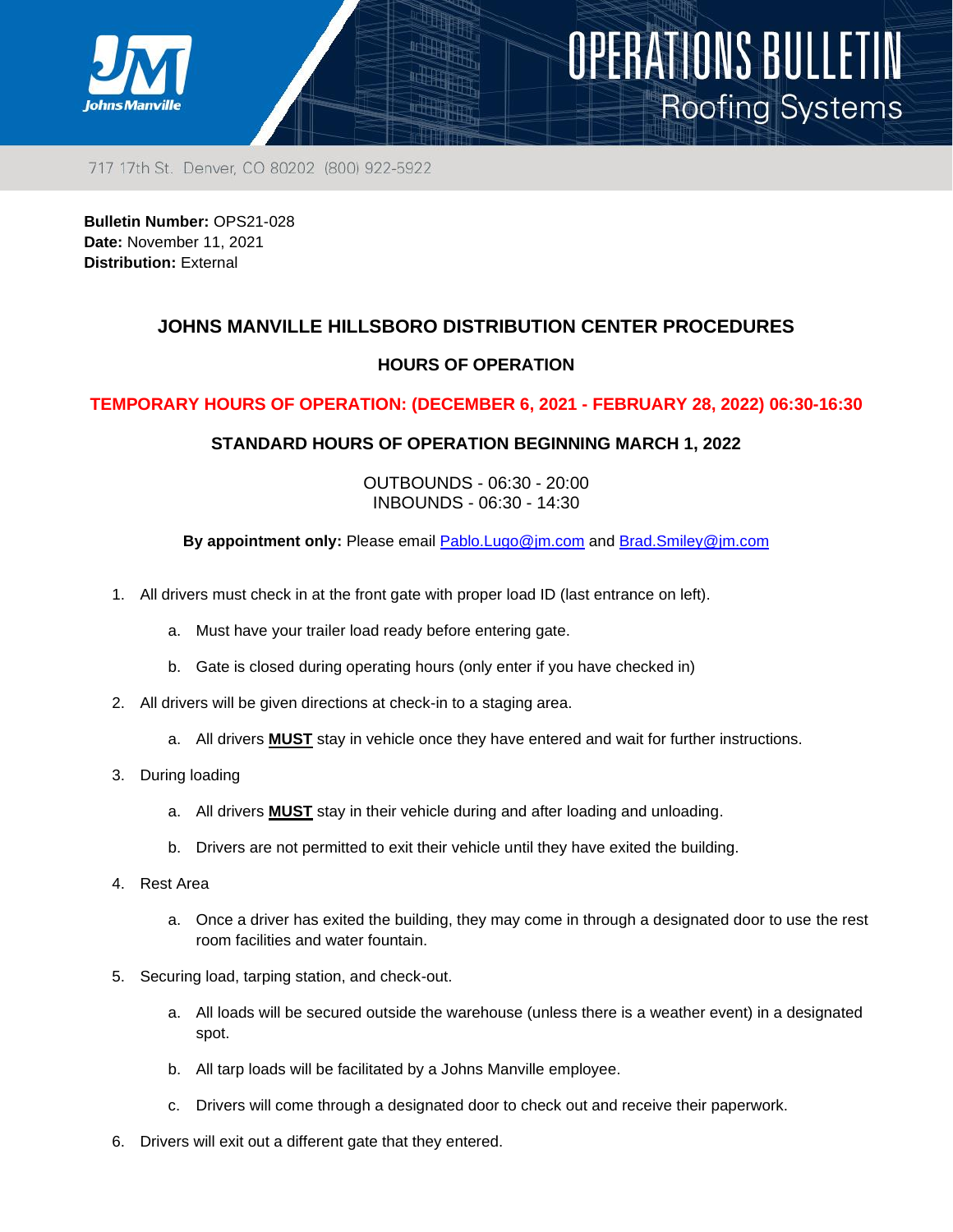

717 17th St. Denver, CO 80202 (800) 922-5922



# **See Full Hillsboro Facility Map on Page 3**



- 1. Entering the Hillsboro facility through the main road. 2. The distribution side of the Hillsboro facility.
	-



**Facility Address:** 858 Johns Manville Drive, Hillsboro, TX 76645